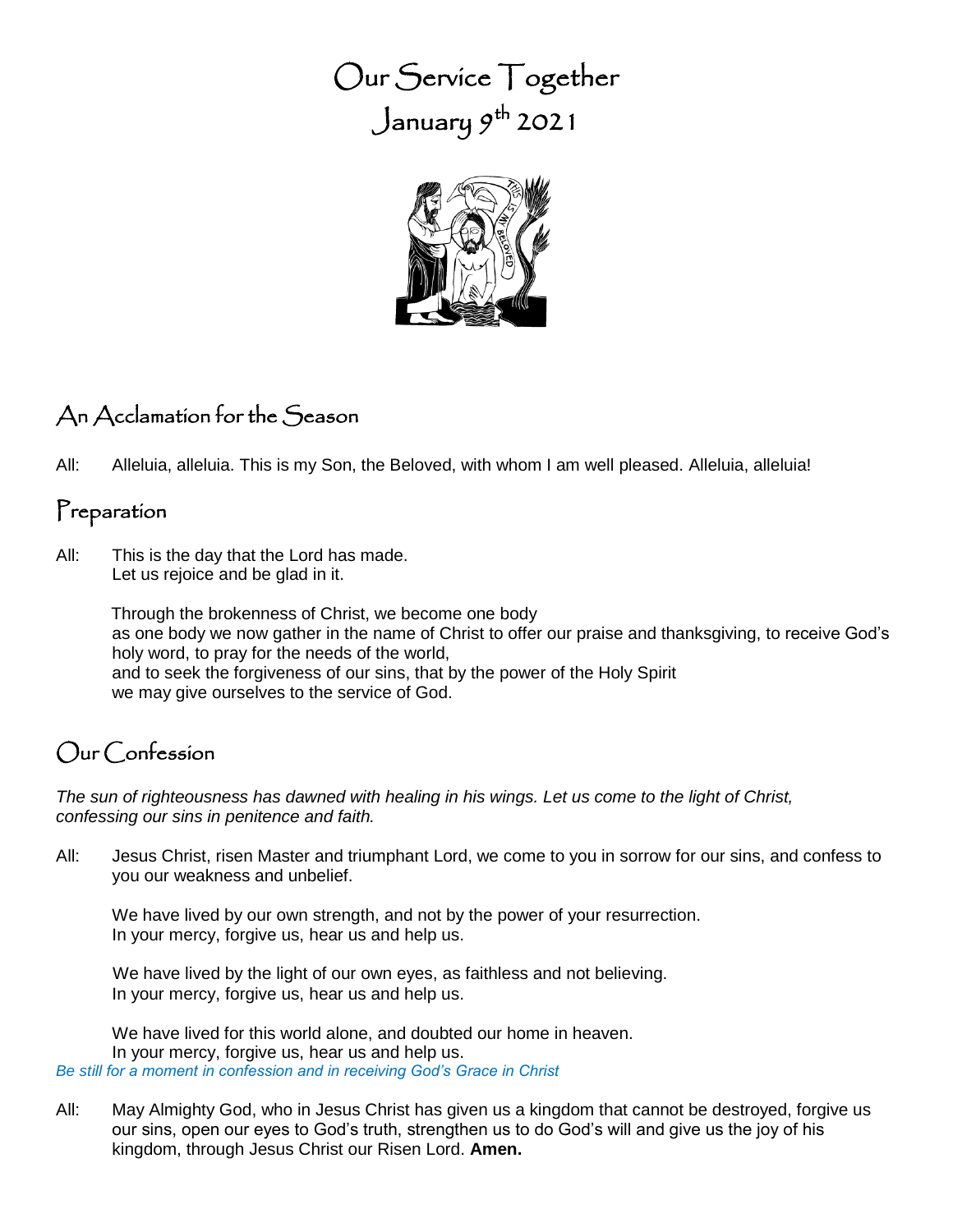# The opening prayer

All: The night has passed, and the day lies open before us; let us pray with one heart and mind.

*Silence is kept.*

All: As we rejoice in the gift of this new day, so may the light of your presence, O God, set our hearts on fire with love for you; now and for ever. Amen.

# The Psalmody Psalm 29 *We say the psalm aloud*

Ascribe to the Lord, you powers of heaven, ascribe to the Lord glory and strength.

Ascribe to the Lord the honour due to his name; worship the Lord in the beauty of holiness.

The voice of the Lord is upon the waters; the God of glory thunders; the Lord is upon the mighty waters.

The voice of the Lord is mighty in operation; the voice of the Lord is a glorious voice.

The voice of the Lord breaks the cedar trees; the Lord breaks the cedars of Lebanon;

He makes Lebanon skip like a calf and Sirion like a young wild ox.

The voice of the Lord splits the flash of lightning; the voice of the Lord shakes the wilderness; the Lord shakes the wilderness of Kadesh.

The voice of the Lord makes the oak trees writhe and strips the forests bare;

in his temple all cry, 'Glory!'

The Lord sits enthroned above the water flood; the Lord sits enthroned as king for evermore.

The Lord shall give strength to his people; the Lord shall give his people the blessing of peace.Glory to the Father, and to the Son, and to the Holy Spirit, as it was in the beginning, is now and ever shall be, world without end. Amen

### Scripture Reading Isaiah 43.1-7

But now thus says the Lord, he who created you, O Jacob, he who formed you, O Israel:

Do not fear, for I have redeemed you; I have called you by name, you are mine.

When you pass through the waters, I will be with you; and through the rivers, they shall not overwhelm you; when you walk through fire you shall not be burned, and the flame shall not consume you.

For I am the Lord your God, the Holy One of Israel, your Saviour.

I give Egypt as your ransom, Ethiopia and Seba in exchange for you.

Because you are precious in my sight, and honoured, and I love you, I give people in return for you, nations in exchange for your life.

Do not fear, for I am with you; I will bring your offspring from the east, and from the west I will gather you; I will say to the north, 'Give them up', and to the south, 'Do not withhold;

bring my sons from far away and my daughters from the end of the earth—everyone who is called by my name, whom I created for my glory, whom I formed and made.'

*At the end of the reading we say:*

All: This is the word of the Lord. Thanks be to God.

### Gloria

All: Glory to God in the highest, and peace to his people on earth.

Lord God, heavenly King, almighty God and Father, we worship you, we give you thanks, we praise you for your glory.

Lord Jesus Christ, only Son of the Father, Lord God, Lamb of God, you take away the sin of the world: have mercy on us; you are seated at the right hand of the Father: receive our prayer.

For you alone are the Holy One, you alone are the Lord, you alone are the Most High, Jesus Christ, with the Holy Spirit, in the glory of God the Father. Amen.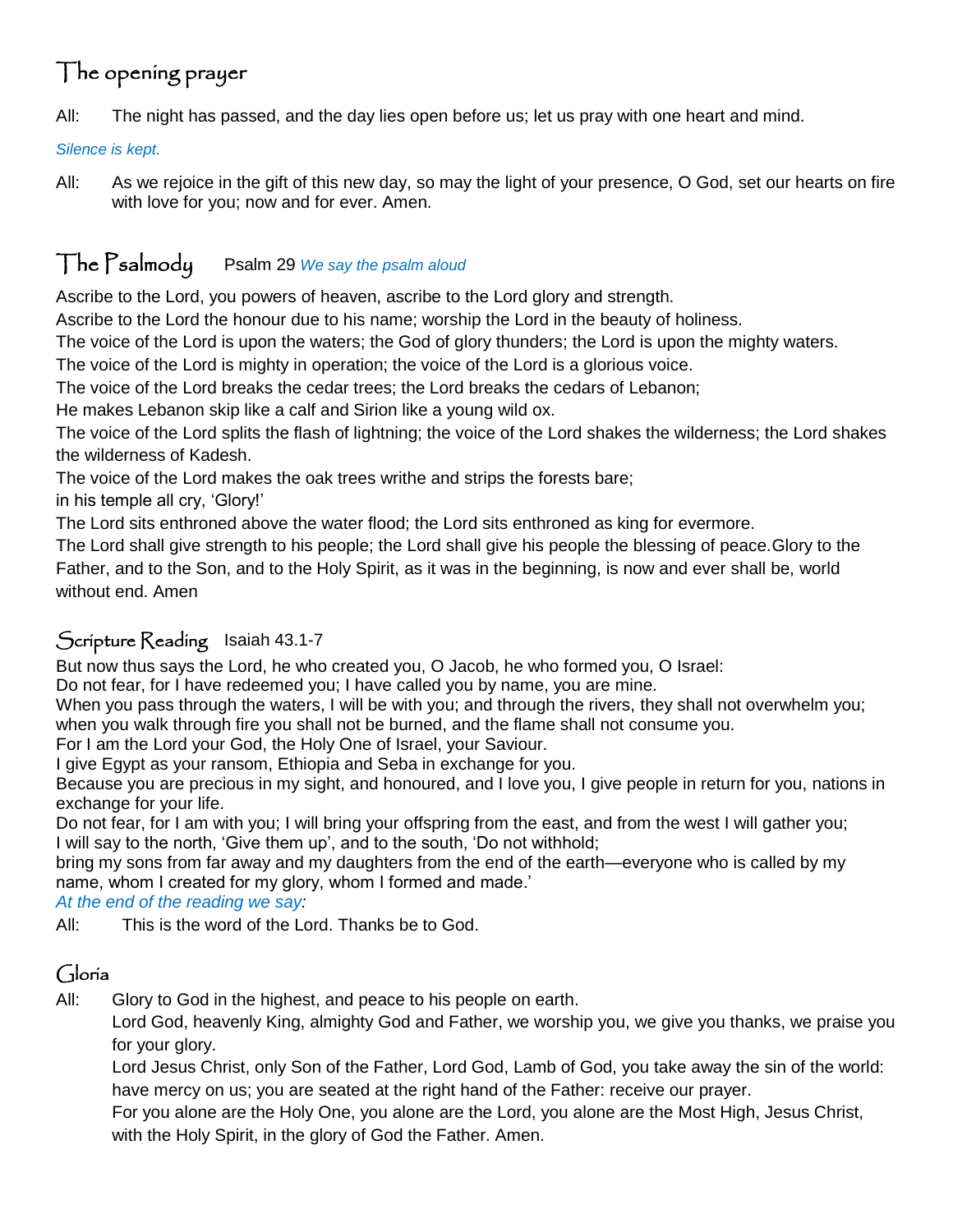#### $\int$ he  $\int$ ospel Luke 3.15-17 and 21-22

As the people were filled with expectation, and all were questioning in their hearts concerning John, whether he might be the Messiah, **<sup>16</sup>** John answered all of them by saying, 'I baptize you with water; but one who is more powerful than I is coming; I am not worthy to untie the thong of his sandals. He will baptize you with the Holy Spirit and fire. **<sup>17</sup>** His winnowing-fork is in his hand, to clear his threshing-floor and to gather the wheat into his granary; but the chaff he will burn with unquenchable fire.'

**<sup>21</sup>** Now when all the people were baptized, and when Jesus also had been baptized and was praying, the heaven was opened, **<sup>22</sup>** and the Holy Spirit descended upon him in bodily form like a dove. And a voice came from heaven, 'You are my Son, the Beloved; with you I am well pleased.'

#### *At the end of the reading we say:*

All: This is the word of the Lord. Thanks be to God.

#### A Reflection for the day

'You are my Son, the Beloved; with you I am well pleased' and "Father, if you are willing, let this cup pass from me; however not my will, but yours be done" are intrinsically linked. Both phrases appear as Jesus is at prayer, one at the beginning of his ministry and the other towards its earthly completion.

Today's feast is carefully worded 'the baptism of Christ'; distinct from the 'presentation of Jesus' in the temple. The second is the ritual of thanksgiving by Mary and Joseph for Jesus' birth; it is about the gift of human life. In his baptism Jesus finds His calling, to be the Christ, to fulfil the messianic calling of God. With the declaration 'You are my Son, the Beloved; with you I am well pleased' comes, you might say, a confirmation. A confirmation of identity and of relationship. This is the Son of the Father of Heaven and the relationship between them is based on love; but what form of love? Well, "Father, if you are willing, let this cup pass from me; however not my will, but yours be done" reveals it is a love of service to the calling of the Son, a service to the fulfilling of the will of the Father, and as the events of Easter will show this is to be Messiah, to be Christ, to pass through death to resurrection life and bring redemption to creation.

In his baptism Jesus receives affirmation of his identity and revelation of his calling to be Messiah, to be Christ. And more he receives the Spirit as sign, seal and empowerment to live out this 'calling', this 'son-ship, to be the Messiah.

A friend shared a 2022 New Year's motivational speech by an Australian chap with me last week. A core part of what was said focused on how generational learnt behaviour is often not questioned, just received. The wondering was whether much of the ills of society today are because modes of behaviour have simply been received and never questioned. The speaker also made a statement that I had to dwell on further, he said 'there are two important events in life, being born and then realising why'.

I found myself thinking afterwards of the conversation Jesus has with Nicodemus who finds it hard to understand how someone can receive salvation and be 'born anew in the Spirit'. This discourse is a foundation for how Christians believe that baptism brings us to a new life in relationship with God as Father, signed and sealed and empowered by the Spirit. It is the 'being born' moment. Arguably, Gethsemane is Jesus 'realising why' moment; the full dimension of what is before him is realised and in his full humanity he questions it with some real fear. But what of us?

The speaker continued by suggesting most folks spend their lives making plans for when they die. This can be through amassing things, wealth, experiences which would be displayed at their end to say to the world 'look at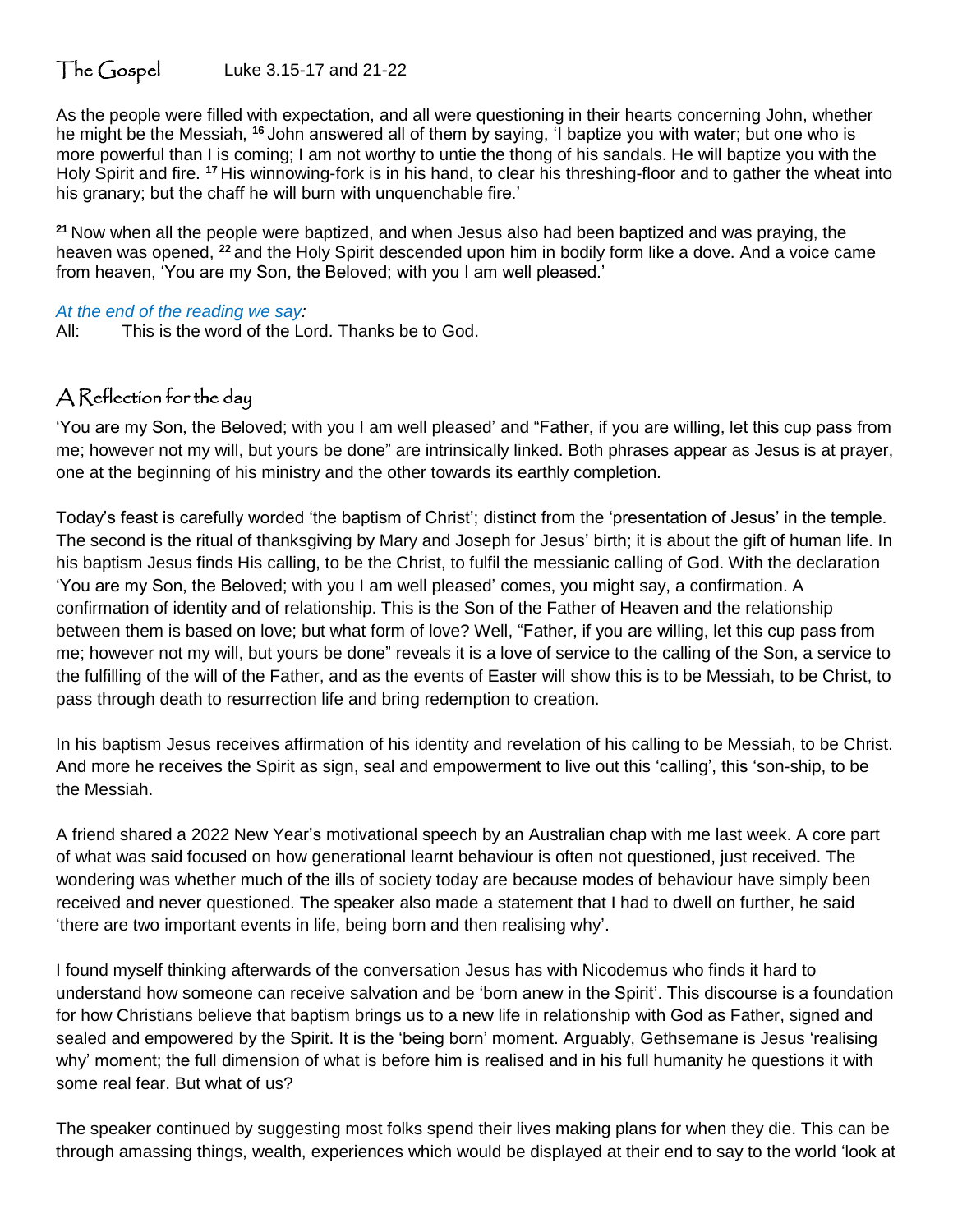what I've done and gained'. It could be by working hard to atone for actions, to fend off a feared judgment, be that through Karma or at the hand of God.

In our baptism something happens, we die in Christ and are guaranteed resurrection life through the Spirit come to us – we have no death preparation to make, and as such we are free to live life in all its fullness. The gift is given and the declaration made over us, "this is my son/daughter, in whom I am well pleased", our calling is to live out that relationship, that reality; but how?

Well, we do not have to live to amass things and wealth that does not impress God for in the end "the first will be last and the last first" – God does not do celebrity and success. We also can't earn eternity or do something to fend off the wrath of God; Jesus has already completed all and the gift is given to us. Our calling is to live out our relationship with the Father, just like Jesus. To be faithful to that life we given as sons and daughters; to, as the Benedictus says "serve him without fear, in holiness and righteousness before him: all the days of our life". The question comes, not just at the start of the new year but at the start of each day, 'how are we serving, how are we being holy, how are we seeking righteousness' knowing that we do all things before God in the presence of His Spirit?

### The Creed

All: I believe in God, the Father almighty, creator of heaven and earth. I believe in Jesus Christ, his only Son, our Lord, who was conceived by the Holy Spirit, born of the Virgin Mary, suffered under Pontius Pilate, was crucified, died, and was buried; he descended to the dead. On the third day he rose again; he ascended into heaven, he is seated at the right hand of the Father, and he will come to judge the living and the dead.

I believe in the Holy Spirit, the holy catholic Church, the communion of saints, the forgiveness of sins, the resurrection of the body, and the life everlasting. Amen.

#### Prayers *We make our intercessions*

We pray that Christ may be seen in the life of the Church.

You have called us into the family of those who are the children of God. May our love for our brothers and sisters in Christ be strengthened by your grace. *Jesus, Lord of the Church, in your mercy hear us.*

You have called us to be a temple where the Holy Spirit can dwell. Give us clean hands and pure hearts so that our lives will reflect your holiness. *Jesus, Lord of the Church, in your mercy hear us.*

You have called us to be a light to the world, so that those in darkness come to you. May our lives shine as a witness to the saving grace you have given for all. *Jesus, Lord of the Church, in your mercy hear us.*

You have called us to be members of your body, so that when one suffers, all suffer together. We ask for your comfort and healing power to bring hope to those in distress. *Jesus, Lord of the Church, in your mercy hear us.*